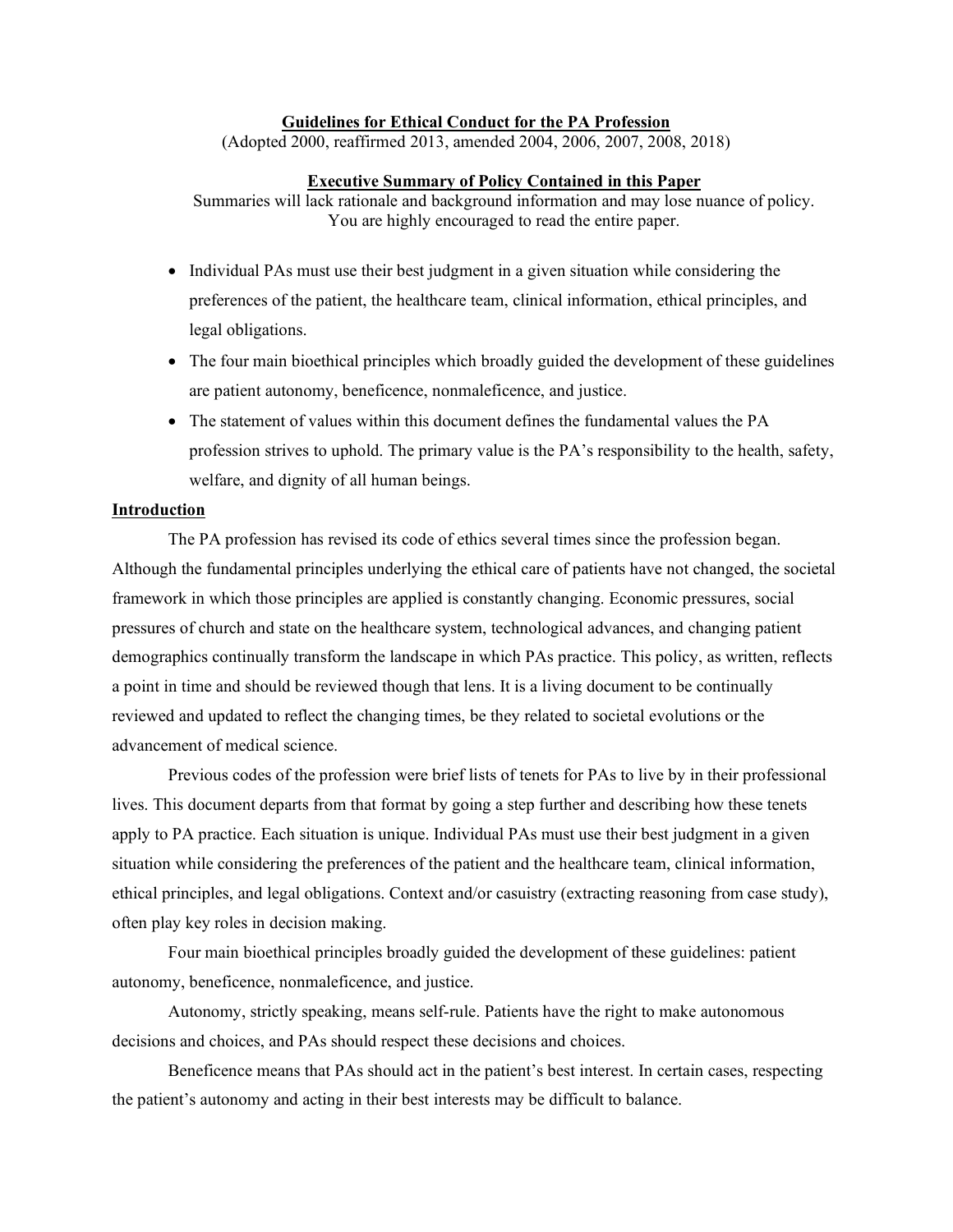Nonmaleficence means to do no harm, to impose no unnecessary or unacceptable burden upon the patient.

Justice means that patients in similar circumstances should receive similar care. Justice also applies to norms for the fair distribution of resources, risks, and costs.

PAs are expected to behave both legally and morally. They should know and understand the local, state and federal laws governing their practice. Likewise, they should understand the ethical responsibilities of being a healthcare professional. Legal requirements and ethical expectations will not always be in agreement. Generally speaking, the law describes minimum standards of acceptable behavior, and ethical principles delineate the highest moral standards of behavior.

When faced with an ethical dilemma, PAs may find the guidance they need in this document. If not, they may wish to seek guidance elsewhere − possibly from a hospital ethics committee, an ethicist, trusted colleagues, or other AAPA policies. PAs should seek legal counsel when they are concerned about the potential legal consequences of their decisions.

The following sections discuss ethical conduct of PAs in their professional interactions with patients, physicians, colleagues, other health professionals, and the public. The "Statement of Values" within this document defines the fundamental values that the PA profession strives to uphold. These values provide the foundation upon which the guidelines rest. The guidelines were written with the understanding that no document can encompass all actual and potential ethical responsibilities, and PAs should not regard them as comprehensive.

## **Statement of Values of the PA Profession**

- PAs hold as their primary responsibility the health, safety, welfare, and dignity of all human beings.
- PAs uphold the tenets of patient autonomy, beneficence, nonmaleficence, and justice.
- PAs recognize and promote the value of diversity.
- PAs do not discriminate; PAs treat equally all persons who seek their care.
- PAs hold in confidence the patient-specific information shared in the course of practicing medicine.
- PAs actively seek to expand their knowledge and skills, keeping abreast of advances in medicine. PAs assess their personal capabilities and limitations, striving always to improve their practice of medicine.
- PAs work with other members of the healthcare team to provide compassionate and effective care of patients.
- PAs use their knowledge and experience to contribute to a healthy community and the improvement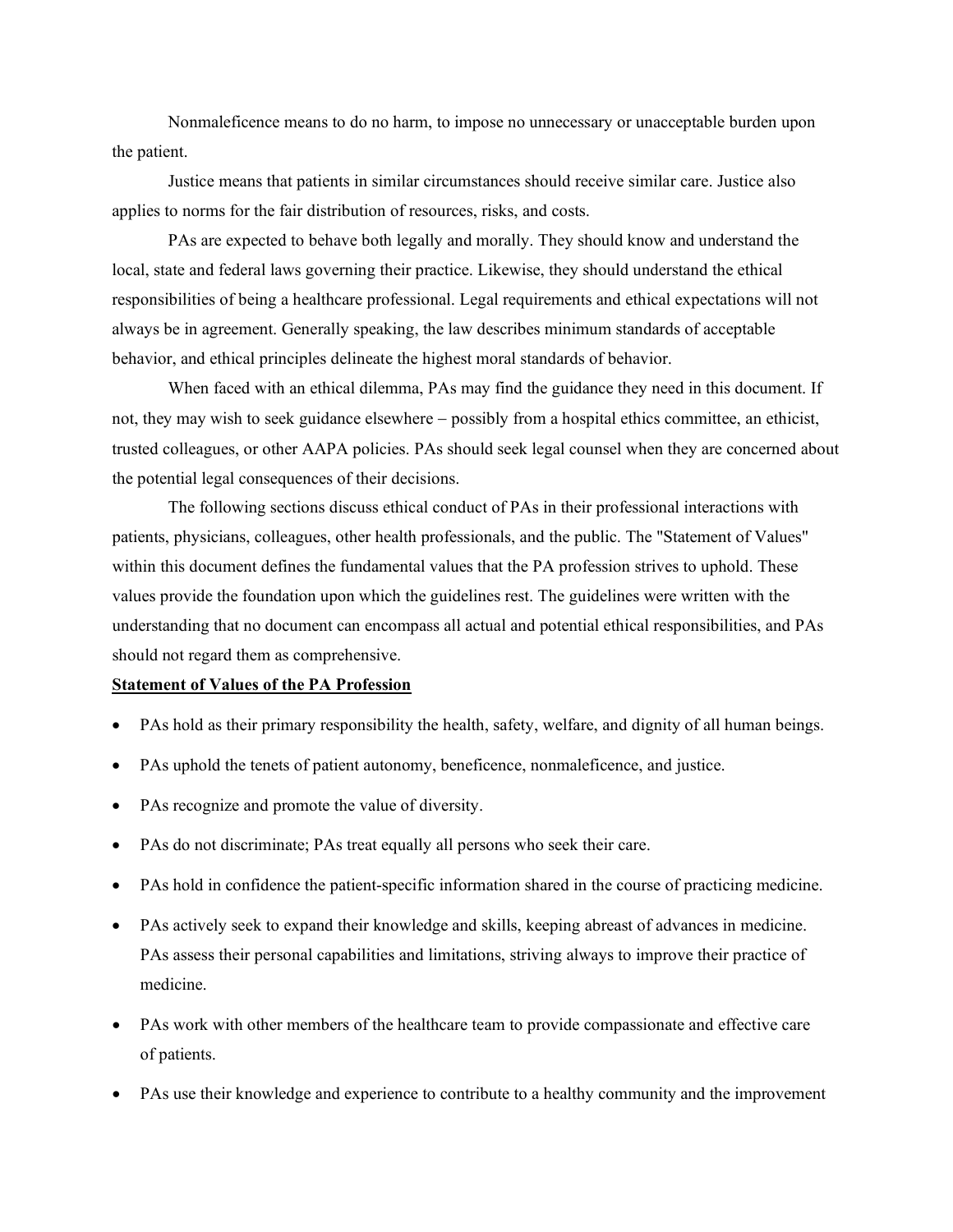of public health.

- PAs respect their professional relationship with all members of the healthcare team.
- PAs share and expand clinical and professional knowledge with PAs and PA students.

# **The PA and Patient**

## **PA Role and Responsibilities**

The principal value of the PA profession is to respect the health, safety, welfare, and dignity of all human beings. This concept is the foundation of the patient–PA relationship. PAs have an ethical obligation to see that each of their patients receives appropriate care. PAs should be sensitive to the beliefs and expectations of the patient. PAs should recognize that each patient is unique and has an ethical right to self-determination

PAs are professionally and ethically committed to providing nondiscriminatory care to all patients. While PAs are not expected to ignore their own personal values, scientific or ethical standards, or the law, they should not allow their personal beliefs to restrict patient access to care. A PA has an ethical duty to offer each patient the full range of information on relevant options for their healthcare. If personal moral, religious, or ethical beliefs prevent a PA from offering the full range of treatments available or care the patient desires, the PA has an ethical duty to refer a patient to another qualified provider. That referral should not restrict a patient's access to care. PAs are obligated to care for patients in emergency situations and to responsibly transfer patients if they cannot care for them.

PAs should always act in the best interests of their patients and as advocates when necessary. While respecting the law, PAs should actively resist policies that restrict free exchange of medical information whether the restrictions are coming from their institution, regulators or legislators. For example, PAs should inform patients of financial incentives to limit care, use resources in a fair and efficient way, and avoid arrangements or financial incentives that conflict with the patient's best interests.

# **The PA and Diversity**

The PA should respect the culture, values, beliefs, and expectations of the patient.

# **Nondiscrimination of Patients and Families**

PAs should not discriminate against classes or categories of patients in the delivery of needed healthcare. Such classes and categories include gender, color, creed, race, religion, age, ethnic or national origin, political beliefs, nature of illness, disability, socioeconomic status, physical stature, body size, gender identity, marital status, or sexual orientation.

*See also section on Nondiscrimination in the Workplace and Classroom.*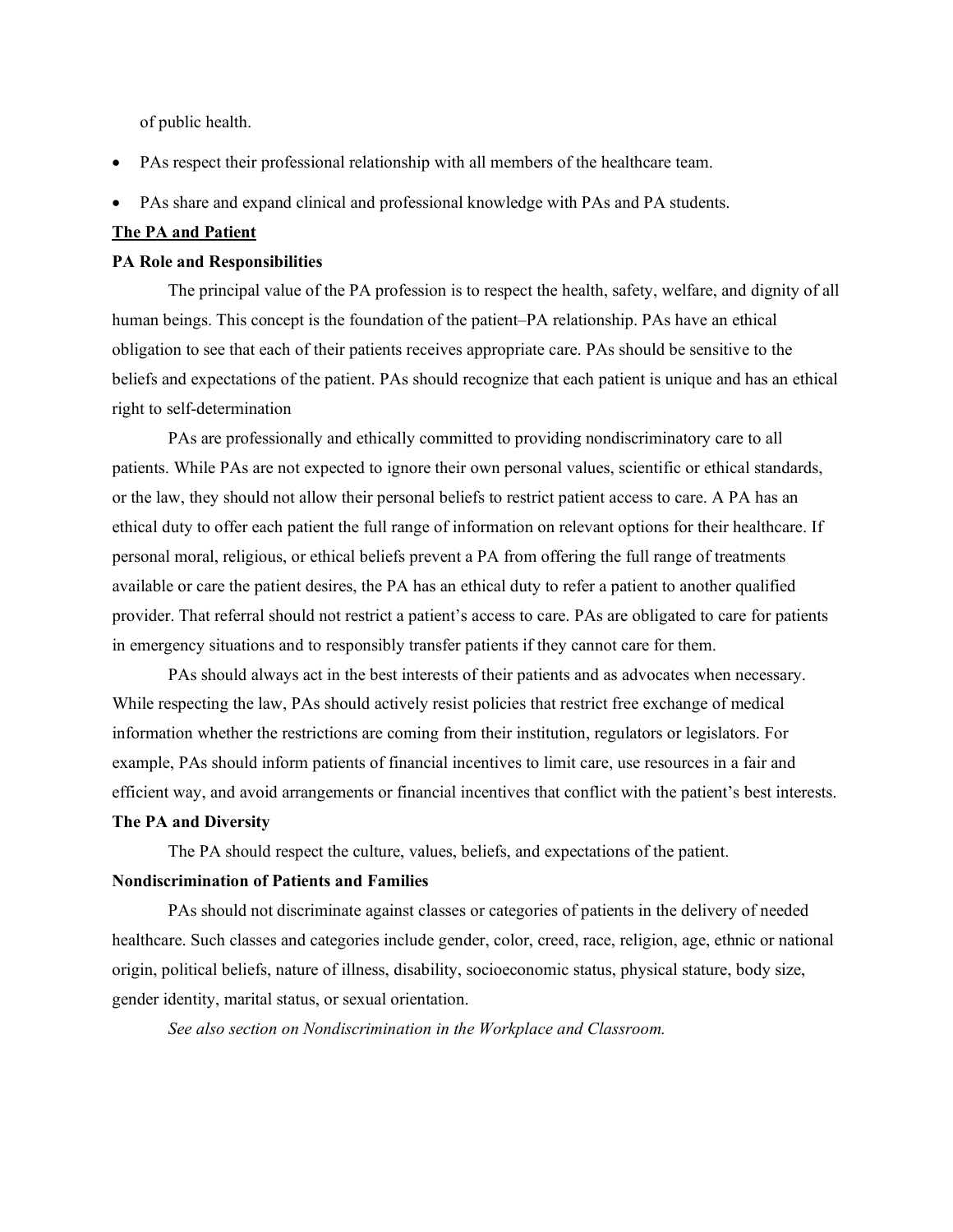#### **Initiation and Discontinuation of Care**

In the absence of a preexisting patient–PA relationship, the PA is under no ethical obligation to care for a person unless no other provider is available. A PA is morally bound to provide care in emergency situations and, when necessary, to arrange proper follow-up. PAs should keep in mind that contracts with health insurance plans might define a legal obligation to provide care to certain patients.

Care can be discontinued for many reasons, some positive (such as retirement or a new position) and some negative (such as threatening behavior by the patient or demonstrating non-compliance with recommended medical care).

A professional relationship with an established patient may be discontinued as long as proper procedures are followed. The patient should be provided with adequate notice, offer to transfer records, and arrange for continuity of care if the patient has an ongoing medical condition. In the event that discontinuation is the result of a problematic relationship, discontinuation should be undertaken only after a serious attempt has been made to clarify and understand the expectations and concerns of all involved parties.

If the patient decides to terminate the relationship, they are entitled to access appropriate information contained within their medical record.

Many regulatory boards have rules or position statements addressing termination of care. PAs should understand any regulatory requirements before taking action.

### **Informed Consent**

PAs have a duty to protect and foster an individual patient's free and informed choices. The doctrine of *informed* consent means that a PA provides adequate information that is comprehendible to a patient or patient surrogate who has medical decision-making capacity. At a minimum, this should include the nature of the medical condition, the objectives of the proposed treatment, treatment options, possible outcomes, and the risks involved. PAs are expected to be committed to the concept of shared decision making, which involves assisting patients in making decisions that account for medical, situational and personal factors.

*See also, AAPA policy paper, Use of Medical Interpreters for Patients with Limited English Proficiency.*

In caring for adolescents, the PA must understand all of the laws and regulations in the PA's jurisdiction that are related to the ability of minors to consent to or refuse healthcare. Adolescents should be encouraged to involve their families in healthcare decision making. The PA is expected to understand consent laws pertaining to emancipated or mature minors.

*See also, the section on Confidentiality and AAPA's policy paper, Attempts to Change a Minor's Sexual Orientation, Gender Identity, or Gender Expression*.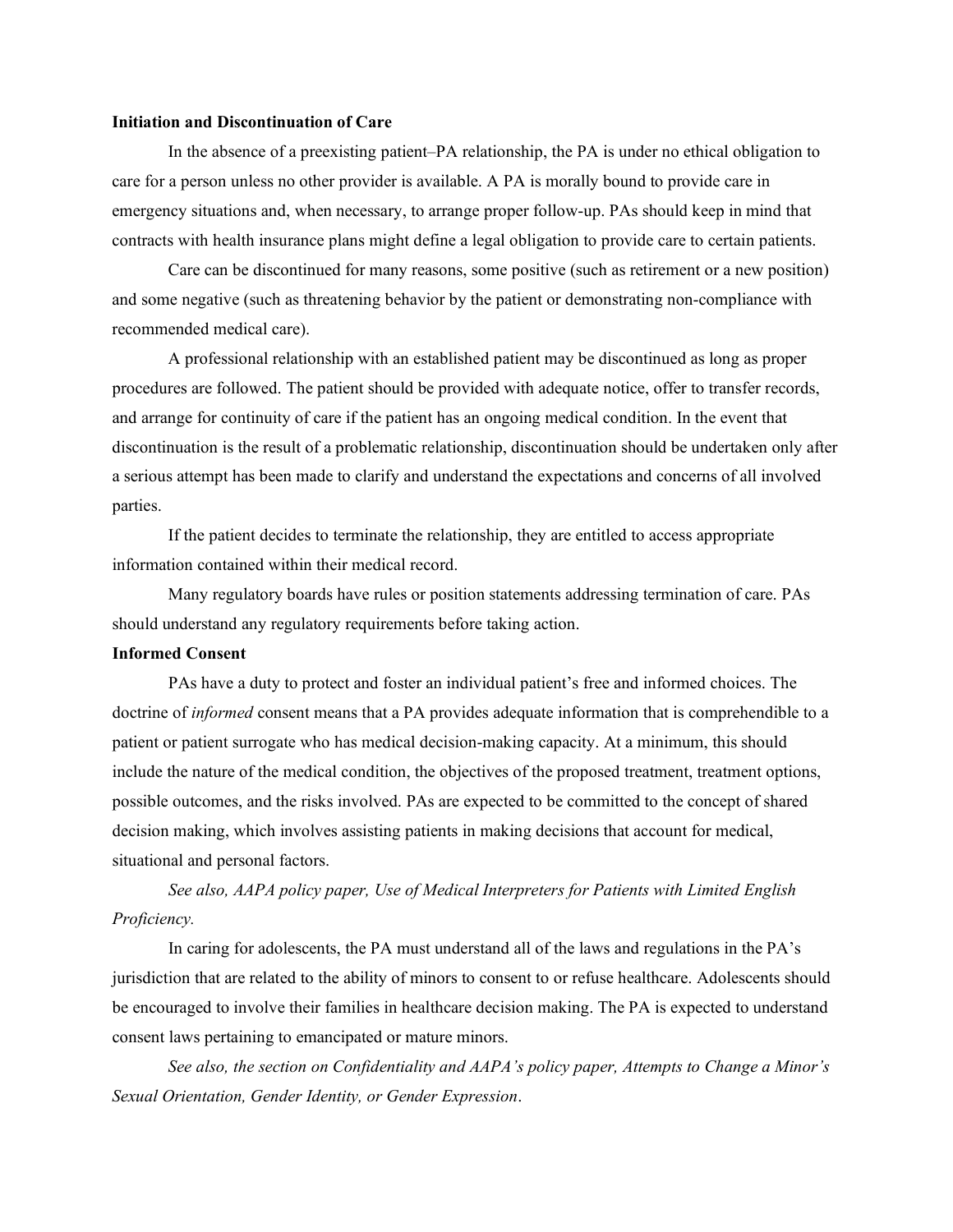When the person giving consent is a patient's surrogate, a family member, or other legally authorized representative, the PA should take reasonable care to assure that the decisions made are consistent with the patient's best interests and personal preferences, if known. If the PA believes the surrogate's choices do not reflect the patient's wishes or best interests, the PA should work to resolve the conflict. This may require the use of additional resources, such as an ethics committee.

#### **Confidentiality**

PAs should maintain confidentiality. By maintaining confidentiality, PAs respect patient privacy and help to prevent discrimination based on medical conditions. If patients are confident that their privacy is protected, they are more likely to seek medical care and more likely to discuss their problems candidly.

In cases of adolescent patients, family support is important but should be balanced with the patient's need for confidentiality and the PA's obligation to respect their emerging autonomy. Adolescents may not be of age to make independent decisions about their health, but providers should respect that they soon will be. To the extent they can, PAs should allow these emerging adults to participate as fully as possible in decisions about their care. It is important that PAs be familiar with and understand institutional policies and local, state and federal laws and regulations in their jurisdictions that relate to the confidentiality rights of adolescent patients.

## *See also, the section on Informed Consent*.

Any communication about a patient conducted in a manner that violates confidentiality is unethical. Because written, electronic, and verbal information may be intercepted or overheard, the PA should always be aware of anyone who might be monitoring communication about a patient.

PAs should use and advocate for methods of storage and transmission of patient information that minimize the likelihood of data becoming available to unauthorized persons or organizations. Computerized record keeping and electronic data transmission present unique challenges that can make the maintenance of patient confidentiality difficult. PAs should advocate for policies and procedures that secure the confidentiality of patient information.

## **The Patient and the Medical Record**

PAs have an obligation to keep information in the patient's medical record confidential. Information should be released only with the written permission of the patient or the patient's legally authorized representative. Specific exceptions to this general rule may exist (e.g., workers compensation, communicable disease, HIV, knife/gunshot wounds, abuse, substance abuse). It is important that a PA be familiar with and understand the institutional policies and local, state and federal laws and regulations that relate to the release of information. For example, stringent legal restrictions on release of genetic test results and mental health records often exist.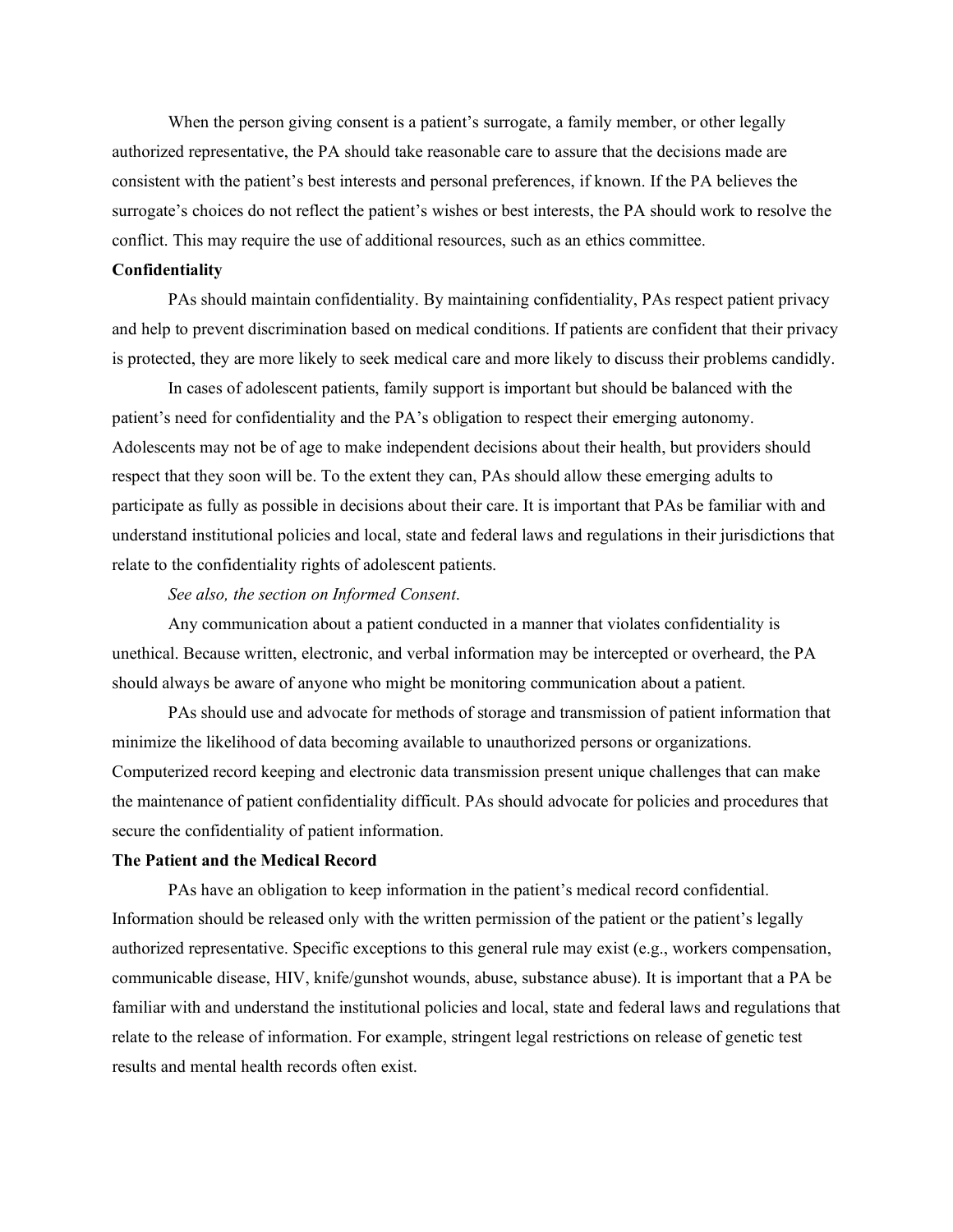Both ethically and legally, a patient has certain rights to know the information contained in the patient's medical record. While the chart is legally the property of the practice or the institution, the information in the chart is the property of the patient. Most states have laws that provide patients access to their medical records. The PA should know the laws and facilitate patient access to the information.

# **Disclosure of Medical Errors**

A patient deserves complete and honest explanations of medical errors and adverse outcomes. The PA should disclose the error to the patient if such information is significant to the patient's interests and well-being. Errors do not always constitute improper, negligent, or unethical behavior, but failure to disclose them may.

*See AAPA policy paper, Acknowledging and Apologizing for Adverse Outcomes.* 

#### **Care of Family Members and Co-workers**

Treating oneself, co-workers, close friends, family members, or students whom the PA supervises or teaches is contextual (2)(3) and casuistic (extracting reason from case study). For example, it might be ethically acceptable to treat one's own child for a case of otitis media, but it probably is not acceptable to treat one's spouse for depression. PAs should be aware that their judgment might be less than objective in cases involving friends, family members, students, and colleagues and that providing "curbside" care might sway the individual from establishing an ongoing relationship with a provider. If it becomes necessary to treat a family member or close associate, a formal patient-provider relationship should be established, and the PA should consider transferring the patient's care to another provider as soon as it is practical. If a close associate requests care, the PA may wish to assist by helping them find an appropriate provider.

There may be exceptions to this guideline, for example, when a PA runs an employee health center or works in occupational medicine. Even in those situations, the PA should be sure they do not provide informal treatment, but provide appropriate medical care in a formally established patientprovider relationship.

### **Genetic Testing**

Evaluating the risk of disease and performing diagnostic genetic tests raise significant ethical concerns. PAs should be informed about the benefits and risks of genetic tests. Testing should be undertaken only after proper informed consent is obtained. If PAs order or conduct the tests or have access to the results as a consequence of patient care, they should assure that appropriate pre- and posttest counseling is provided.

PAs should be sure that patients understand the potential consequences of undergoing genetic tests − from impact on patients themselves, possible implications for other family members, and potential use of the information by insurance companies or others who might have access to the information.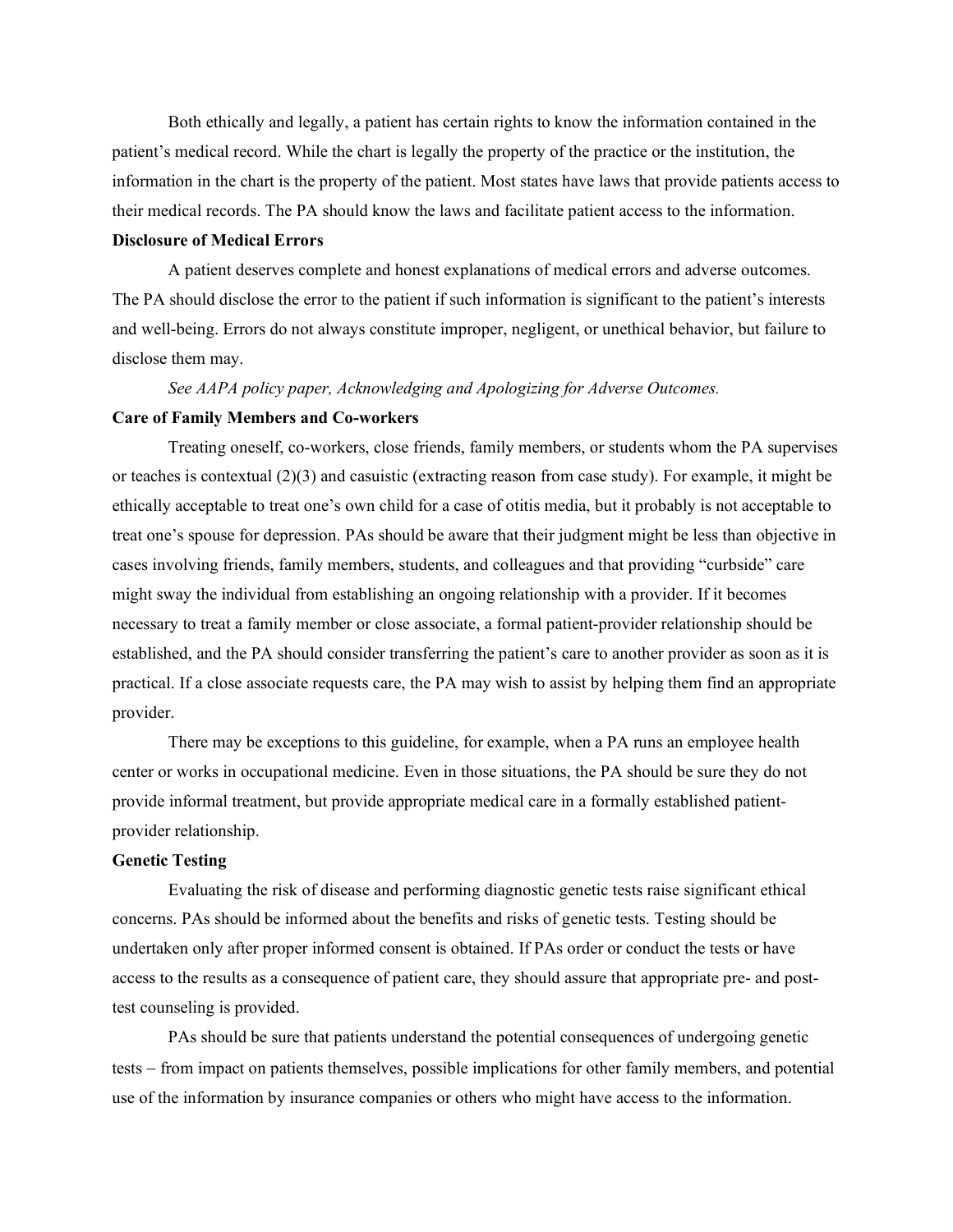Because of the potential for discrimination by insurers, employers, or others, PAs should be particularly aware of the need for confidentiality concerning genetic test results.

## **Reproductive Decision Making**

Patients have a right to access the full range of reproductive healthcare services, including fertility treatments, contraception, sterilization, and abortion. PAs have an ethical obligation to provide balanced and unbiased clinical information about reproductive healthcare.

When the PA's personal values conflict with providing full disclosure or providing certain services such as sterilization or abortion, the PA need not become involved in that aspect of the patient's care. By referring the patient to a qualified provider who is willing to discuss and facilitate all treatment options, the PA fulfills their ethical obligation to ensure the patient's access to all legal options.

#### **End of Life**

Among the ethical principles that are fundamental to providing compassionate care at the end of life, the most essential is recognizing that dying is a personal experience and part of the life cycle.

PAs should provide patients with the opportunity to plan for end of life care. Advance directives, living wills, durable power of attorney, and organ donation should be discussed during routine patient visits.

PAs should assure terminally-ill patients that their dignity is a priority and that relief of physical and mental suffering is paramount. PAs should exhibit non-judgmental attitudes and should assure their terminally-ill patients that they will not be abandoned. To the extent possible, patient or surrogate preferences should be honored, using the most appropriate measures consistent with their choices, including alternative and non-traditional treatments. PAs should explain palliative and hospice care and facilitate patient access to those services. End of life care should include assessment and management of psychological, social, and spiritual or religious needs.

While respecting patients' and their family's wishes for particular treatments when possible, PAs also must weigh their ethical responsibility to withhold futile treatments and to help patients understand such medical decisions. The same is true for evaluating a request to provide assistance in dying.

A PA should not make these decisions in a vacuum. Prior to taking action, the PA should review institutional policy and legal standards. A PA should also consider seeking guidance from the hospital ethics committee, an ethicist, trusted colleagues, a supervisor, or other AAPA policies.

*See also, AAPA policy paper, End-of-Life Decision Making.*

## **The PA and Individual Professionalism**

#### **Conflict of Interest**

PAs should place service to patients before personal material gain and should avoid undue influence on their clinical judgment. Trust can be undermined by even the appearance of improper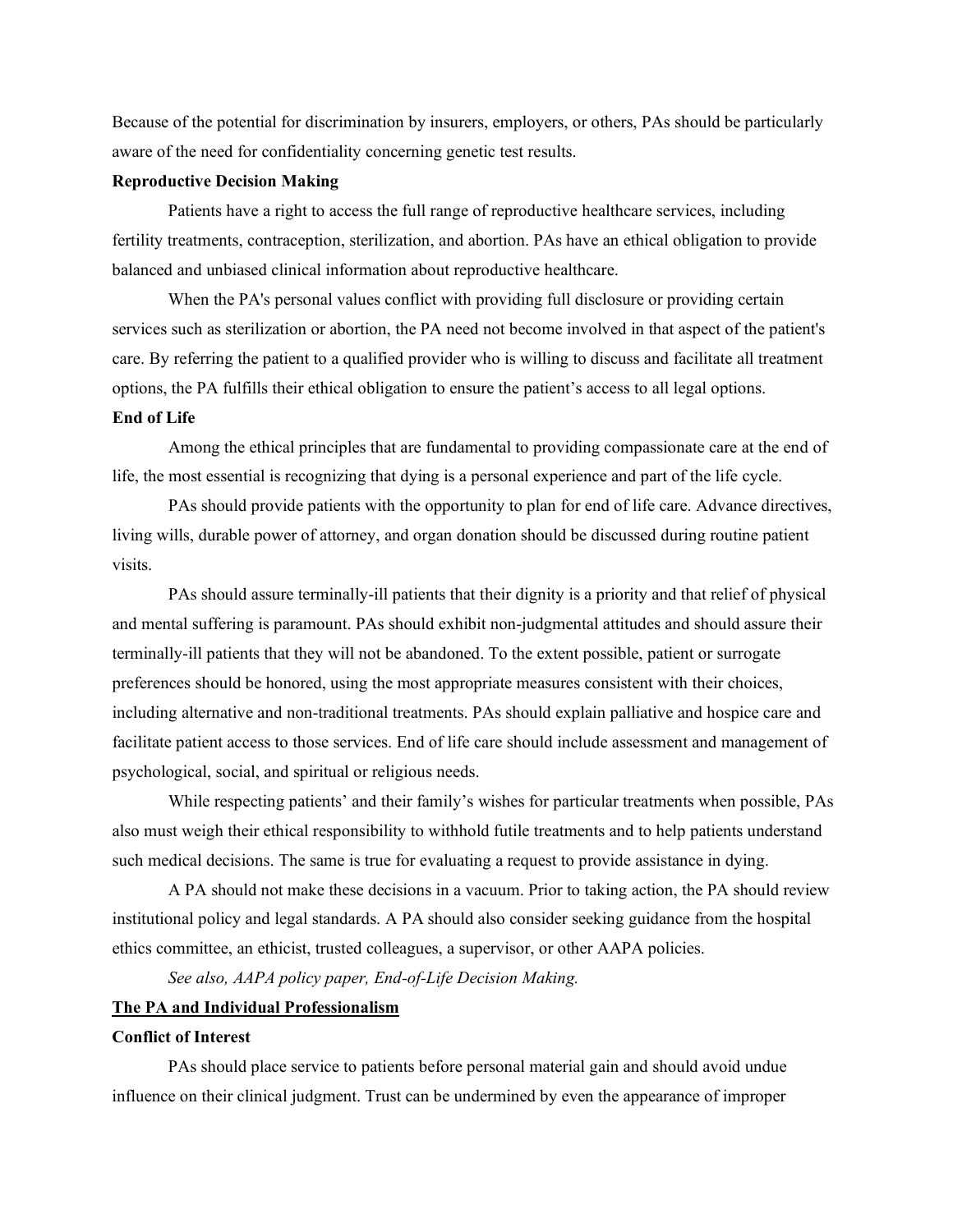influence. Examples of excessive or undue influence on clinical judgment can take several forms. These may include financial incentives, pharmaceutical or other industry gifts, and business arrangements involving referrals. PAs should disclose any actual or potential conflict of interest to their patients.

Acceptance of gifts, trips, hospitality, or other items is discouraged. Before accepting a gift or financial arrangement, PAs should consider the guidelines of the American College of Physicians, "What would the public or my patients think of this arrangement?" (4)

#### **Professional Identity**

PAs should not misrepresent directly or indirectly, their skills, training, professional credentials, or identity. PAs should uphold the dignity of the PA profession and accept its ethical values.

# **Competency**

PAs should commit themselves to providing competent medical care and extend to each patient the full measure of their professional ability as dedicated, empathetic healthcare providers. Providing competent care includes seeking consultation with other providers and referring patients when a patient's condition exceeds the PA's education and experience, or when it is in the best interest of the patient. PAs should also strive to maintain and increase the quality of their healthcare knowledge, cultural sensitivity, and cultural competence through individual study, self-assessment and continuing education.

#### **Sexual Relationships**

It is unethical for PAs to become sexually involved with patients. It also may be unethical for PAs to become sexually involved with former patients or key third parties. The legal definition may vary by jurisdiction, but key third parties are generally individuals who have influence over the patient such as spouses or partners, parents, guardians, or surrogates. PAs should be aware of and understand institutional policies and local, state and federal laws and regulations regarding sexual relationships.

Sexual relationships generally are unethical because of the PA's position of authority and the inherent imbalance of knowledge, expertise, and status. Issues such as dependence, trust, transference, and inequalities of power may lead to increased vulnerability on the part of the current or former patients or key third parties.

However, there are some contexts where a strict moratorium, particularly when extended to third parties, may not be feasible (3). In these cases, the PA should seek additional resources or guidance from a supervisor, a hospital ethics committee, an ethicist or trusted colleagues. PAs should seek legal counsel when they are concerned about the potential legal consequences of their decisions.

#### **Nondiscrimination in the Workplace and Classroom**

It is unethical for PAs to engage in or condone any form of discrimination. Discrimination is defined as any behavior, action, or policy that adversely affects an individual or group of individuals due to disparate treatment, disparate impact, or the creation of a hostile, inequitable or intimidating work or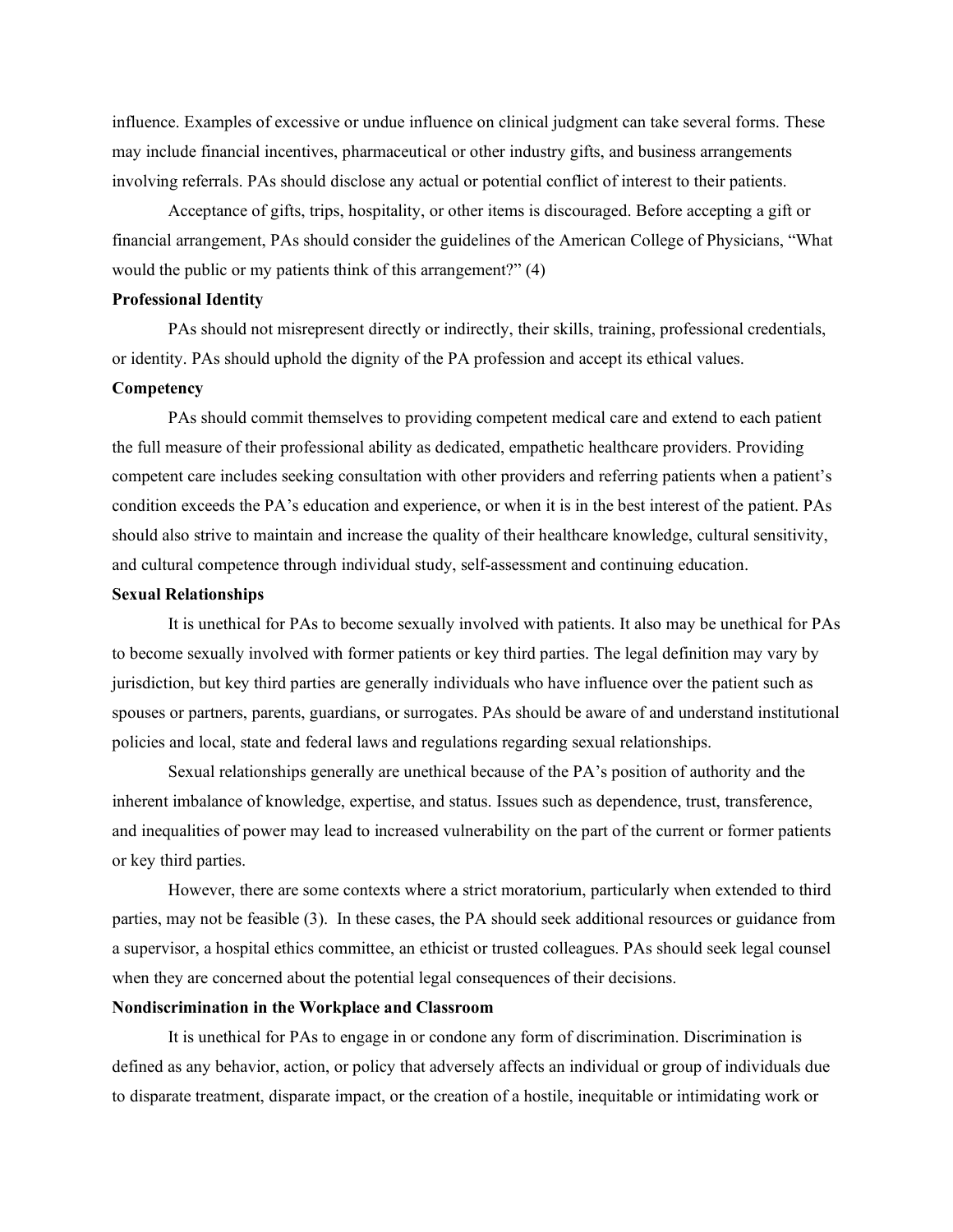learning environment. This includes, but is not limited to, discrimination based on sex, color, creed, race, religion, age, ethnic or national origin, political beliefs, nature of illness, disability, socioeconomic status, physical stature, body size, gender identity, marital status, or sexual orientation.

*See also, the sections on Nondiscrimination of Patients and Families, and Sexual Harassment*

# **Sexual Harassment**

It is unethical for PAs to engage in or condone any form of sexual harassment. Sexual harassment is defined as unwelcome sexual advances, requests for sexual favors, or other verbal or physical conduct of a sexual nature when:

- Such conduct has the purpose or effect of interfering with an individual's work or academic performance or creating an intimidating, hostile or offensive work or academic environment, or
- Accepting or rejecting such conduct affects or may be perceived to affect professional decisions concerning an individual, or
- Submission to such conduct is made either explicitly or implicitly a term or condition of an individual's training or professional position.

*See also, the section on Nondiscrimination in the Workplace and Classroom.*

### **The PA and Other Professionals**

## **Team Practice**

PAs should be committed to working collegially with other members of the healthcare team to assure integrated, well-managed, and effective care of patients. PAs should strive to maintain a spirit of cooperation with other healthcare professionals, their organizations, and the general public. The PA should consult with all appropriate team members whenever it will safeguard or advance the welfare of the patient. This includes seeking assistance in situations of conflict with a patient or another healthcare professional.

### **Resolution of Conflict Between Providers**

While a PA's first responsibility is the best interest of the patient, it is inevitable that providers will sometimes disagree when working as members of a healthcare team. When conflicts arise between providers in regard to patient care, it is important that patient autonomy and the patient's trusted relationship with each member of the healthcare team are preserved. If providers disagree on the course of action, it is their responsibility to discuss the options openly and honestly with each other, and collaboratively with the patient.

It is unethical for a PA to circumvent the other members of the healthcare team or attempt to disparage or discredit other members of the team with the patient. In the event a PA has legitimate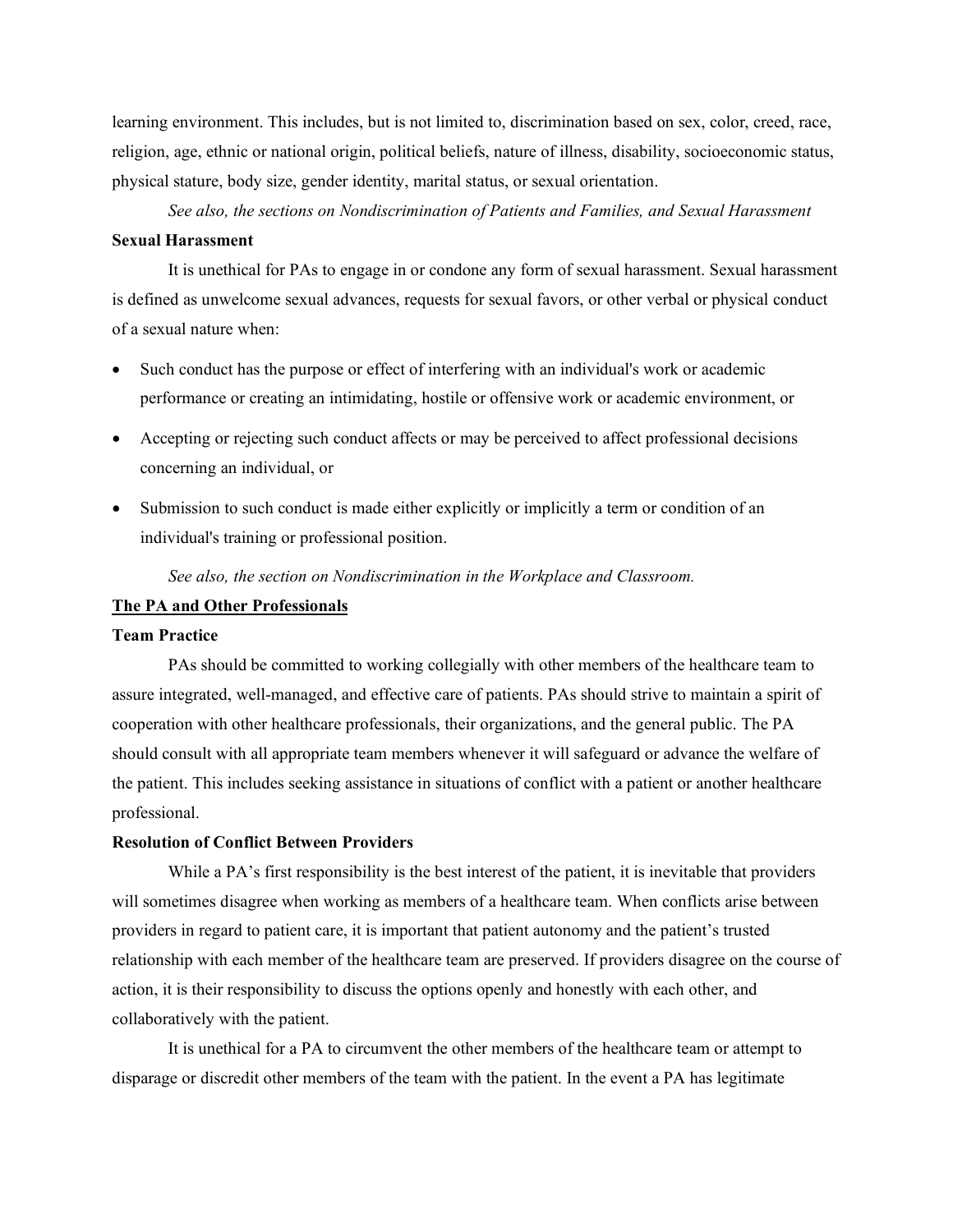concerns about a provider's competency or intent, those concerns should be reported to the proper authorities.

PAs should be aware of and take advantage of available employer resources to mitigate and resolve conflicts between providers.

## **Illegal and Unethical Conduct**

PAs should not participate in or conceal any activity that will bring discredit or dishonor to the PA profession. They should report illegal or unethical conduct by healthcare professionals to the appropriate authorities.

# **Impairment**

PAs have an ethical responsibility to protect patients and the public by recognizing their own impairment and identifying and assisting impaired colleagues. "Impaired" means being unable to practice medicine with reasonable skill and safety because of physical or mental illness, loss of motor skills, or excessive use or abuse of drugs and alcohol.

PAs should be able to recognize impairment in any member of the healthcare team and should seek assistance from appropriate resources to encourage these individuals to obtain treatment.

*See also, AAPA policy paper, PA Impairment.*

## **Complementary, Alternative and Integrative Health**

When a patient asks about complementary, alternative and/or integrative health approaches, the PA has an ethical obligation to gain a basic understanding of the therapy(ies) being considered or used and how the treatment will affect the patient. PAs should do appropriate research, including seeking advice from colleagues who have experience with the treatment or experts in the therapeutic field. If the PA believes the complementary, alternative or integrative health is not in the best interest of the patient, the PA should work diligently to dissuade the patient from using it, advise other treatment, and perhaps consider transferring the patient to another provider.

## **The PA and the Healthcare System**

#### **Workplace Actions**

PAs may face difficult personal decisions to withhold medical services when workplace actions (e.g., strikes, sick-outs, slowdowns, etc.) occur. The potential harm to patients should be carefully weighed against the potential improvements to working conditions and, ultimately, patient care that could result. In general, PAs should individually and collectively work to find alternatives to such actions in addressing workplace concerns.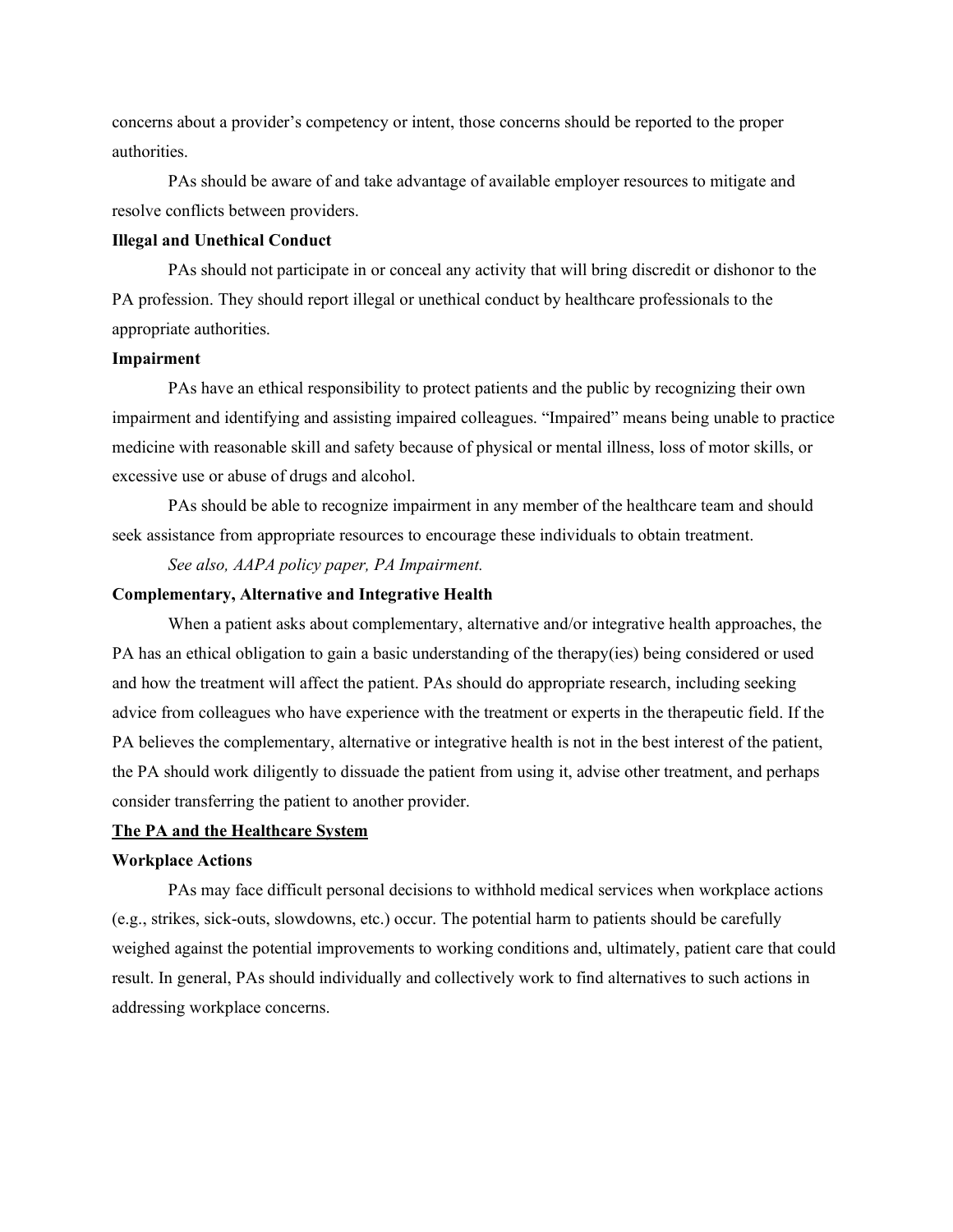#### **PAs as Educators**

All PAs have a responsibility to share knowledge and information with patients, other health professionals, students, and the public. The ethical duty to teach includes effective communication with patients so that they will have the information necessary to participate in their healthcare and wellness.

*See also, AAPA policy paper, PA Student Supervised Clinical Practice Experiences - Recommendations to Address Barriers.*

### **PAs and Research**

The most important ethical principle in research is honesty. This includes assuring subjects' informed consent, following treatment protocols, and accurately reporting findings. Fraud and dishonesty in research must be reported to maintain the integrity of the available data in research.

PAs are encouraged to work within the oversight of institutional review boards and institutional animal care and use committees as a means to ensure that ethical standards are maintained.

PAs involved in research must be aware of potential conflicts of interest. Any conflict of interest must be disclosed. The patient's welfare takes precedence over the proposed research project.

PAs are encouraged to undergo research ethics education that includes periodic refresher courses to be maintained throughout the course of their research activity. PAs must be educated on the protection of vulnerable research populations.

Sources of funding for the research must be included in the published reports.

The security of personal health data must be maintained to protect patient privacy.

Plagiarism is unethical. Incorporating the words of others, either verbatim or by paraphrasing, without appropriate attribution is unethical and may have legal consequences. When submitting a document for publication, any previous publication of any portion of the document must be fully disclosed.

#### **PAs as Expert Witnesses**

The PA expert witness should testify to what they believe to be the truth. The PA's review of medical facts should be thorough, fair, and impartial.

The PA expert witness should be fairly compensated for time spent preparing, appearing, and testifying. The PA should not accept a contingency fee based on the outcome of a case in which testimony is given or derive personal, financial, or professional favor in addition to compensation.

*See also, AAPA policy paper, Guidelines for the PA Serving as an Expert Witness.* 

## **The PA and Society**

#### **Lawfulness**

PAs have the dual duty to respect the law and to work for positive change to laws that will enhance the health and well-being of the community.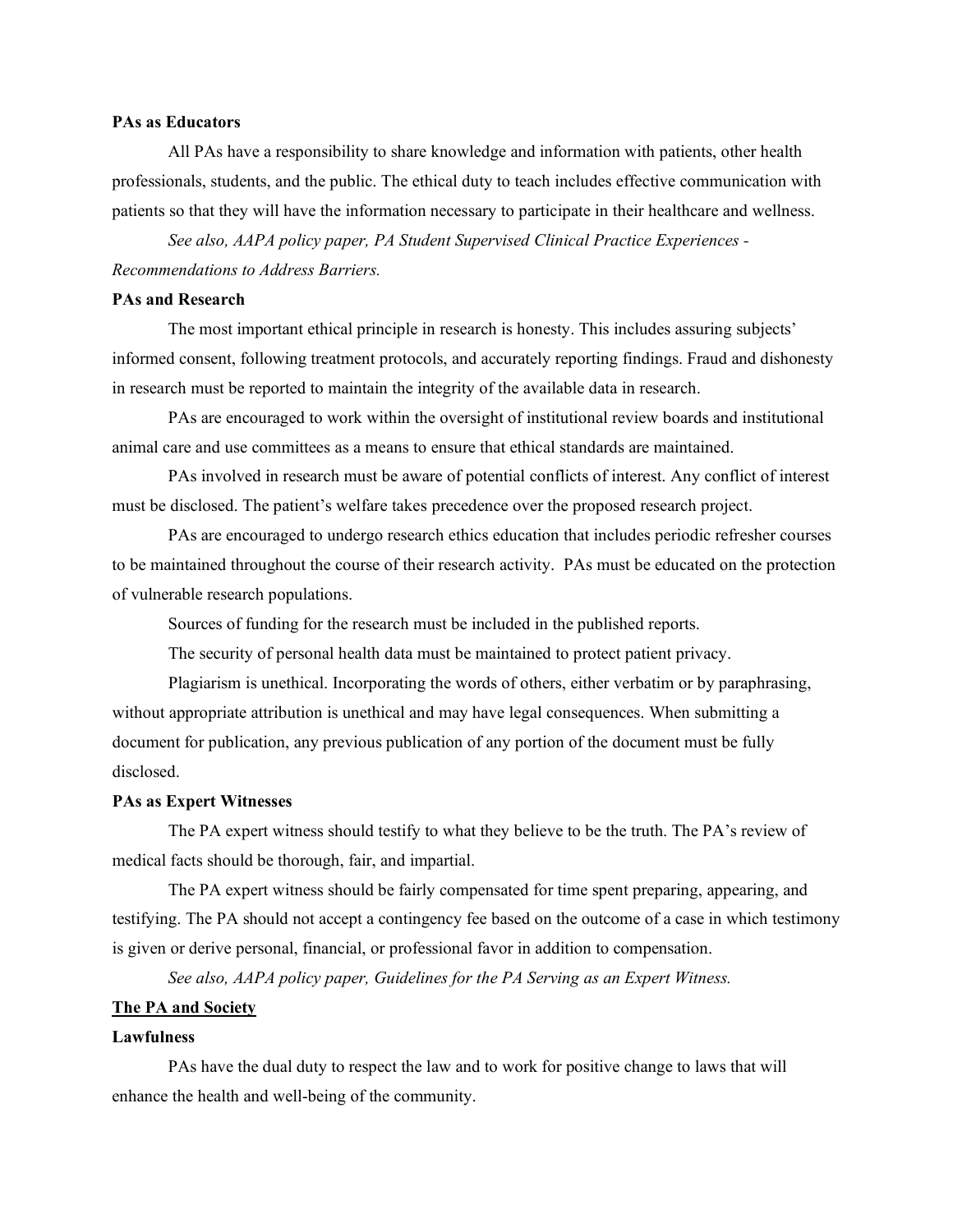### **Executions**

PAs, as healthcare professionals, should not participate in executions because to do so would violate the ethical principle of beneficence.

*See also, AAPA policy HX-4100.1.9.*

### **Access to Care / Resource Allocation**

PAs have a responsibility to use healthcare resources in an appropriate and efficient manner so that all patients have access to needed healthcare. Resource allocation should be based on societal needs and policies, not the circumstances of an individual patient–PA encounter. (1) PAs participating in policy decisions about resource allocation should consider medical need, cost-effectiveness, efficacy, and equitable distribution of benefits and burdens in society.

#### **Community Well Being**

PAs should work for the health, well-being, and the best interest of both the patient and the community. Sometimes there is a dynamic moral tension between the well-being of the community in general and the individual patient. Conflict between an individual patient's best interest and the common good is not always easily resolved. When confronted with this situation, a PA may seek guidance from a supervisor, a hospital ethics committee, an ethicist, trusted colleagues, or other AAPA policies.

In general, PAs should be committed to upholding and enhancing community values, be aware of the needs of the community, and use the knowledge and experience acquired as professionals to contribute to an improved community.

### **Conclusion**

AAPA recognizes its responsibility to aid the PA profession as it strives to provide high quality, accessible healthcare. PAs wrote these guidelines for themselves and other PAs. The ultimate goal is to honor patients and earn their trust while providing the best and most appropriate care possible. At the same time, PAs must understand their personal values and beliefs and recognize the ways in which those values and beliefs can impact the care they provide.

#### **References**

- 1. Bauchamps T, Childress J. *Principles of Biomedical Ethics*, Edition 6, Oxford University Press, 2008
- 2. Jonsen A, Siegler M. *Clinical Ethics: A Practical Approach to Ethical Decisions in Clinical Medicine*, 8<sup>th</sup> Edition, McGraw-Hill Professional Publishing, 2015
- 3. Nelson, W *Handbook for Rural Health Care Ethics: A Practical Guide for Professionals*, 1st Edition; Dartmouth College Press, 2009. https://geiselmed.dartmouth.edu/cfm/resources/ethics/full-book.pdf